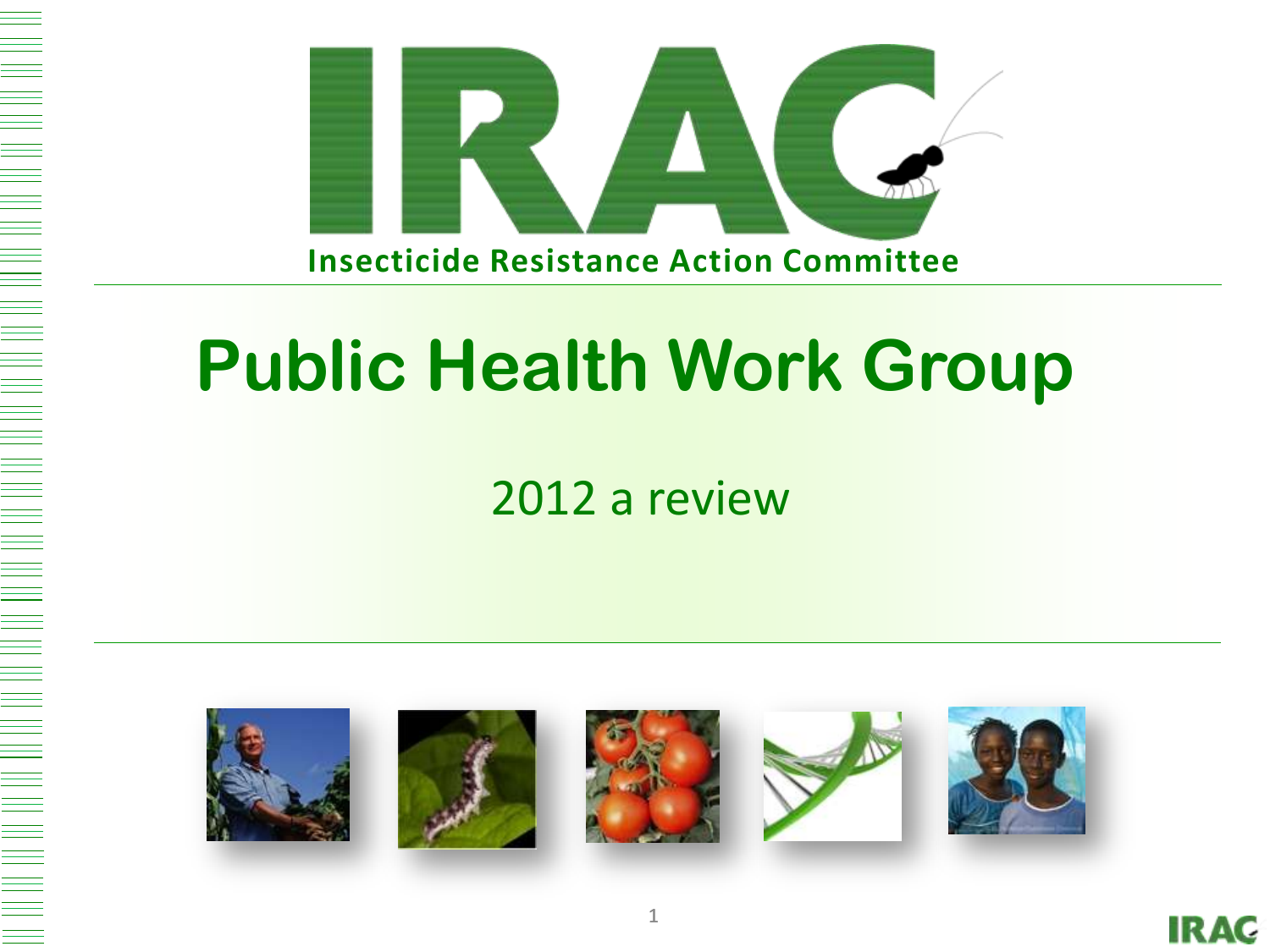# **Team Overview**



- Scope: insect vectors of disease and hygiene/nuisance pests
- Identify potential, new or existing resistance issues. Set up Team Working Groups or Focal Points as necessary
- Provide expert input into IRM initiatives with identified partners
- Preparation of Public Health communication material
- Develop IRAC methods for hygiene pests

# Recent activities:

- Production and distribution of educational material, "Vector Manual" and "mini-VM"
- IRM presentations at a number of relevant conferences, events, training sessions
- IRAC PH team publications used in third party training material
- Technical input into major WHO projects and publications

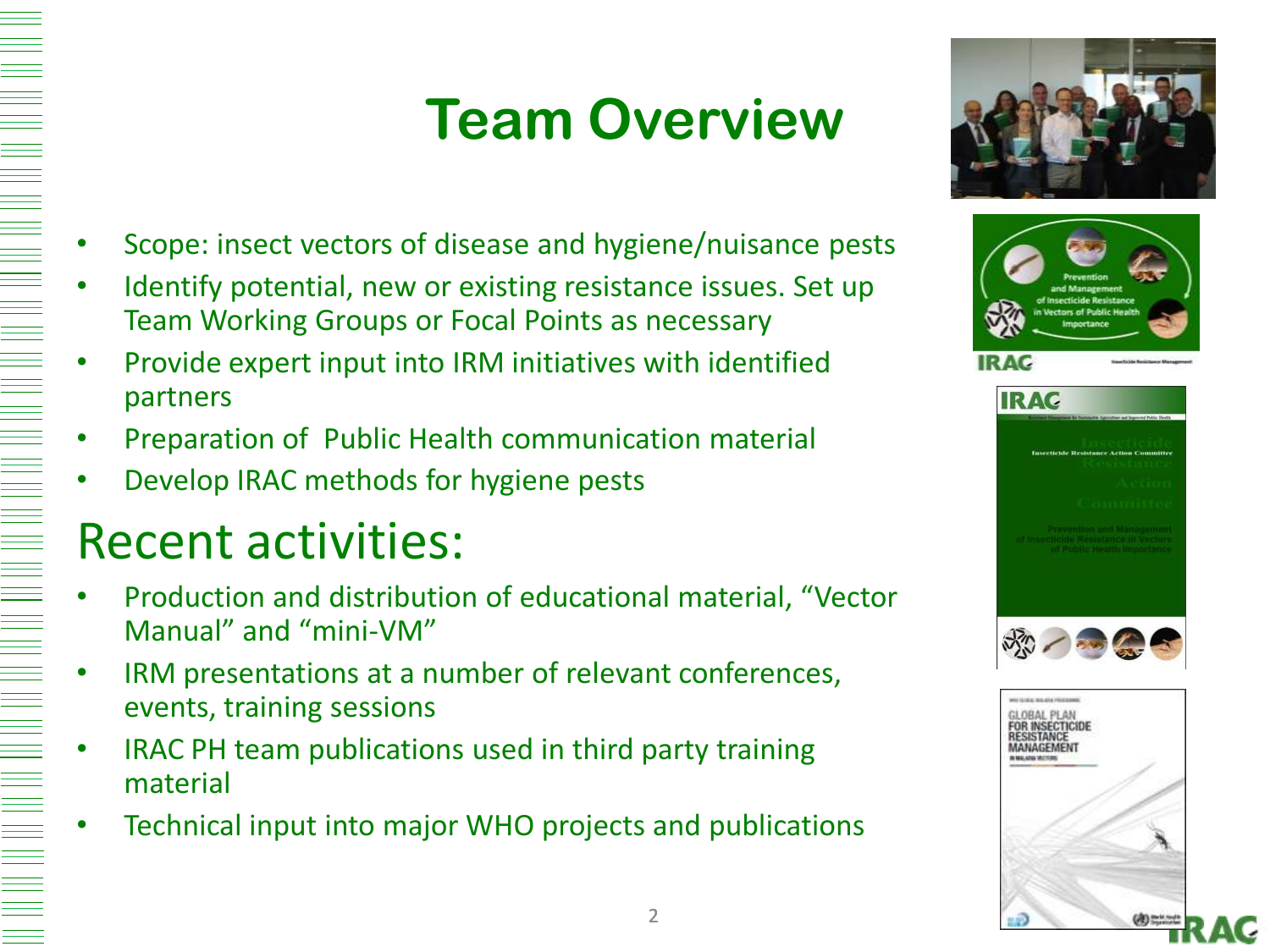# **Team membership**

Chair: Mark Hoppé Syngenta

# Members:

James Austin BASF Ronda Hamm Dow Alan Porter APA

Deputy chair: Tessa Knox Vestergaard Frandsen

Karin Horn Bayer Crop Science John Invest Sumitomo chemical UK Helen Pates Jamet Vestergaard Frandsen Ralf Nauen Bayer Crop Science

## Non industry observers:

Kate Aultman BMGF Bob Wirtz CDC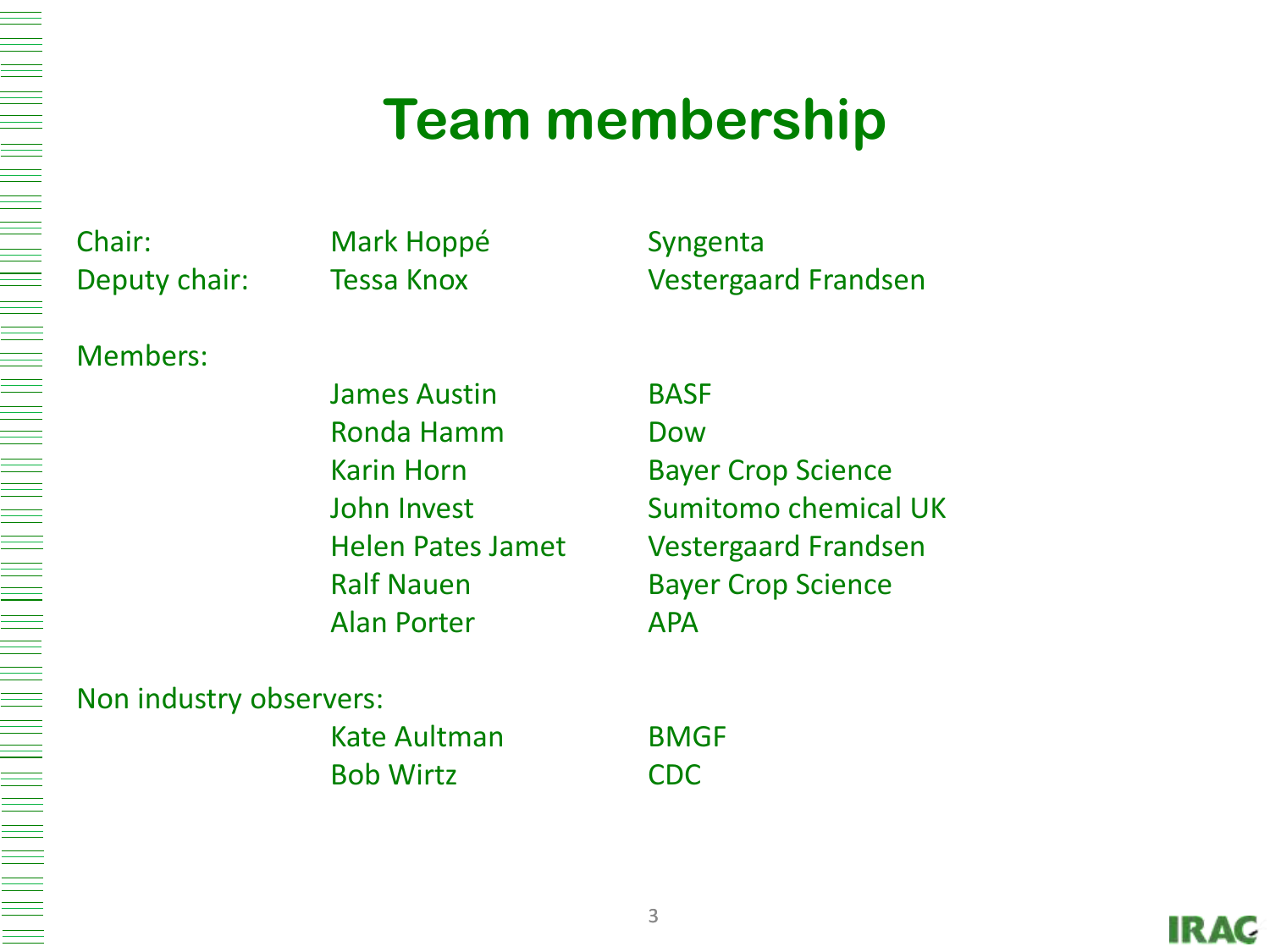# **Membership news**

- Ronda Hamm has joined the team representing Dow. Ronda's experience in the PPM "hygiene pest" area will be an asset to the team.
	- Jo Lines has left his role with the WHO to return to the ivory towers of academia.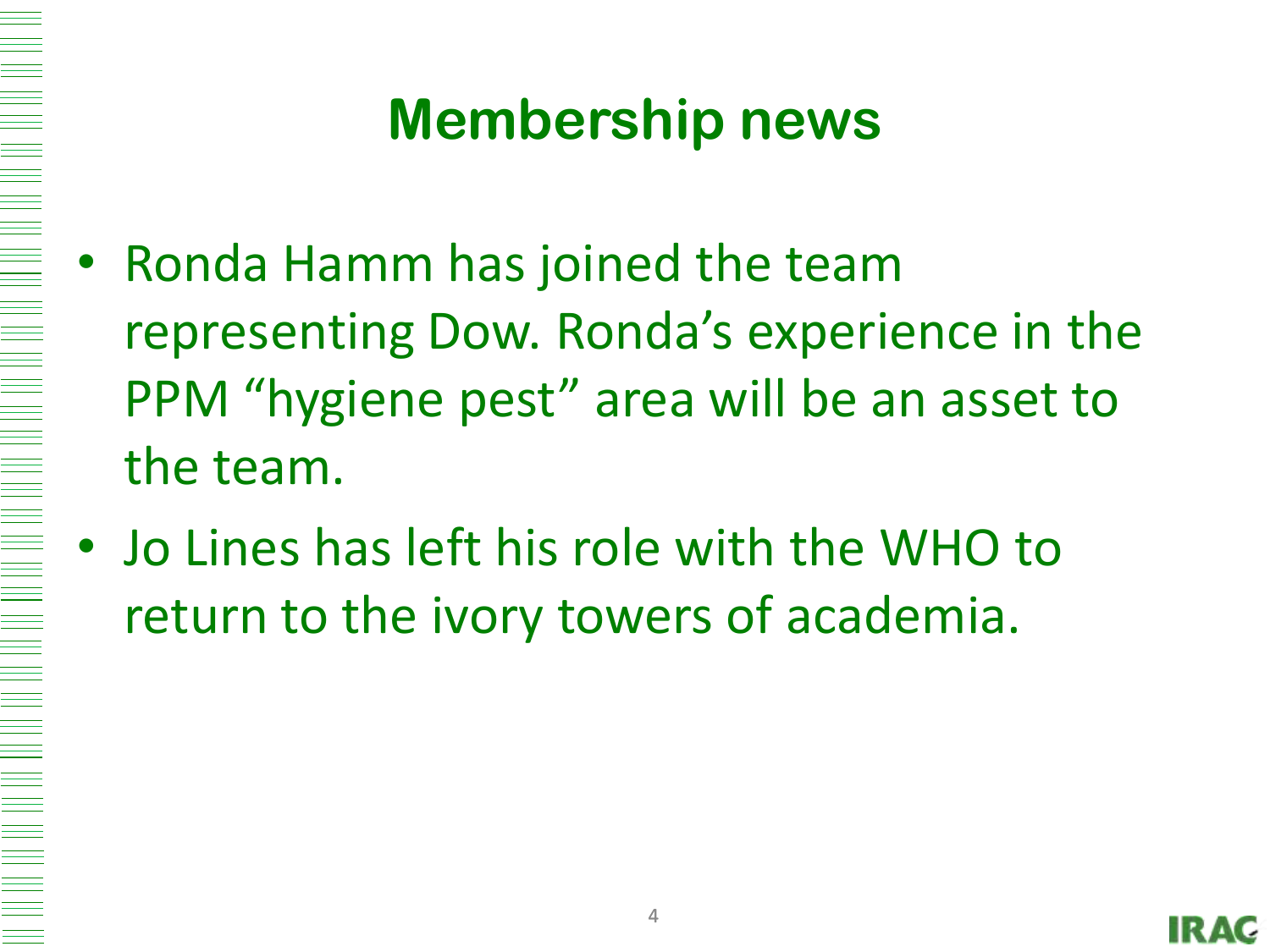# **Major successes 2012**

• Translation of the "mini Vector Manual" into French

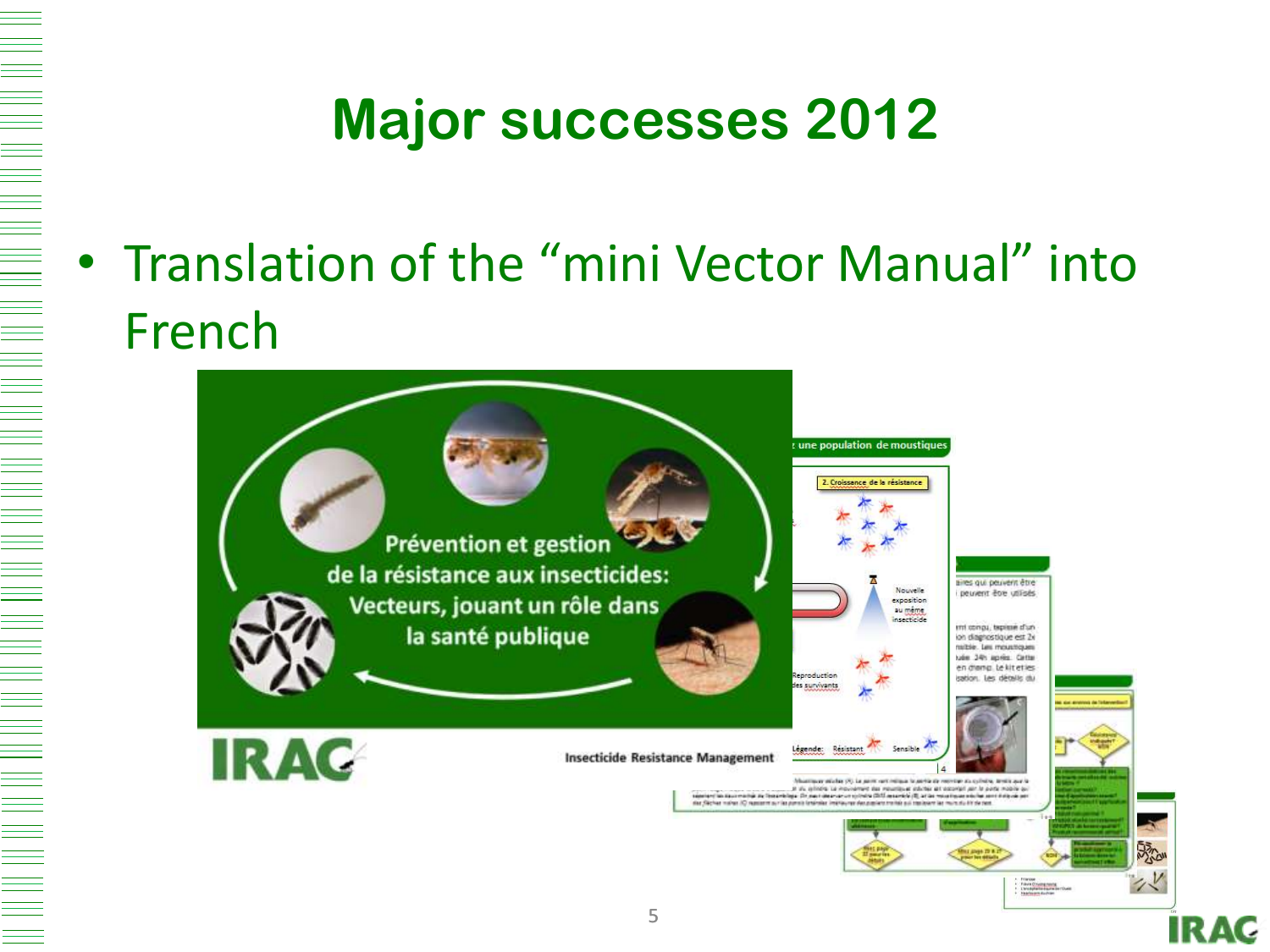# **Major successes 2012**

- French is spoken by an estimated 115 million people across 31 African countries.
- Many of these countries have endemic malaria and undertake mosquito vector control as part of their malaria control programmes.
- Like the rest of the world, these countries also face the challenge of insecticide resistant mosquitoes.
- So the production of educational material in French is key to reaching our target audience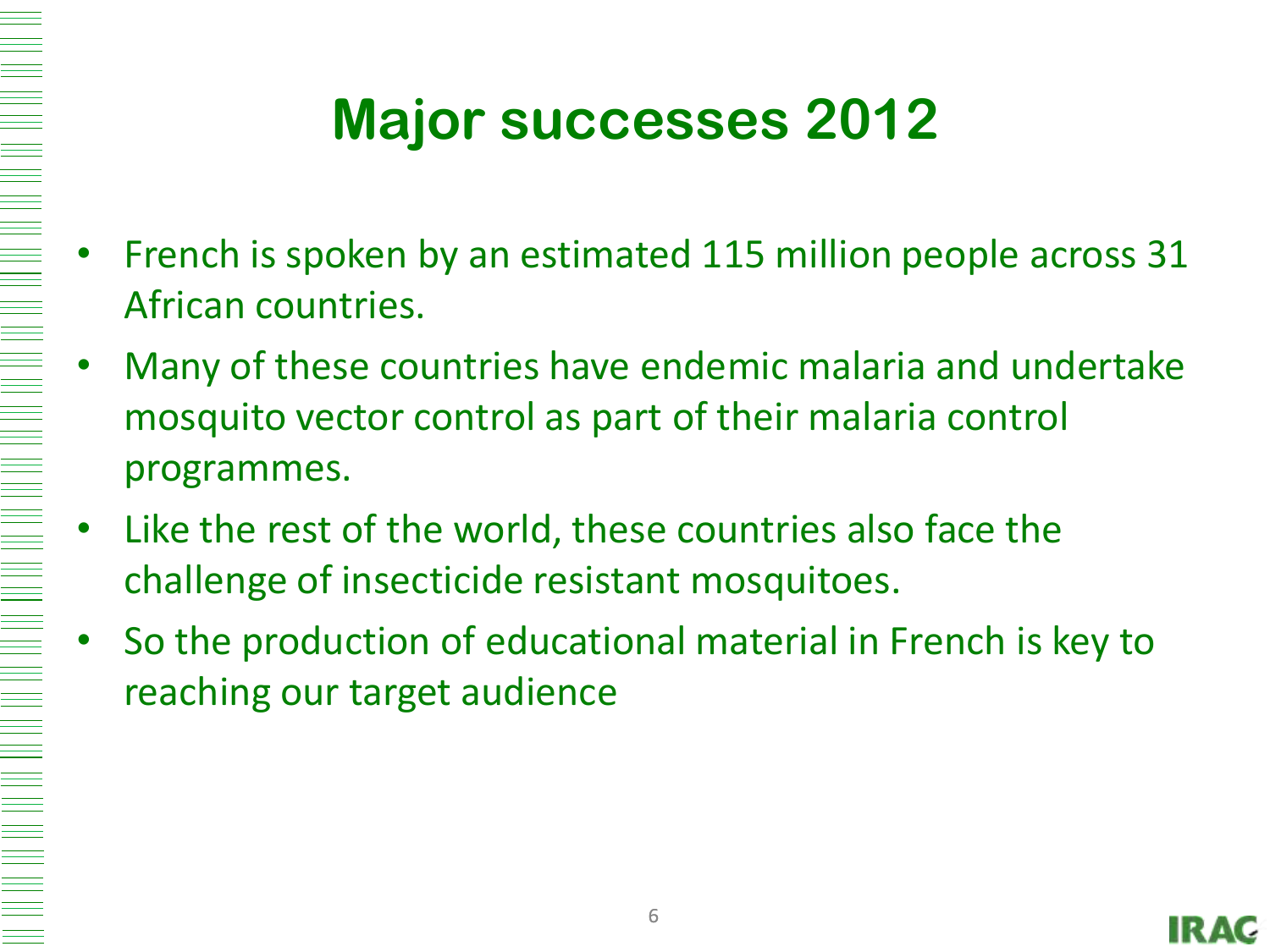# **Educational presentations**

- Team members have had the opportunity to present IRAC IRM material at a number of events e.g.:
	- WARN and EARN events (Western Africa RBM Network)
	- Malaria conference STPHI Basel
	- First Rwanda Malaria conference
	- Mentor Initiative training events
	- Significant numbers of the Vector manual and "mini VM" have been distributed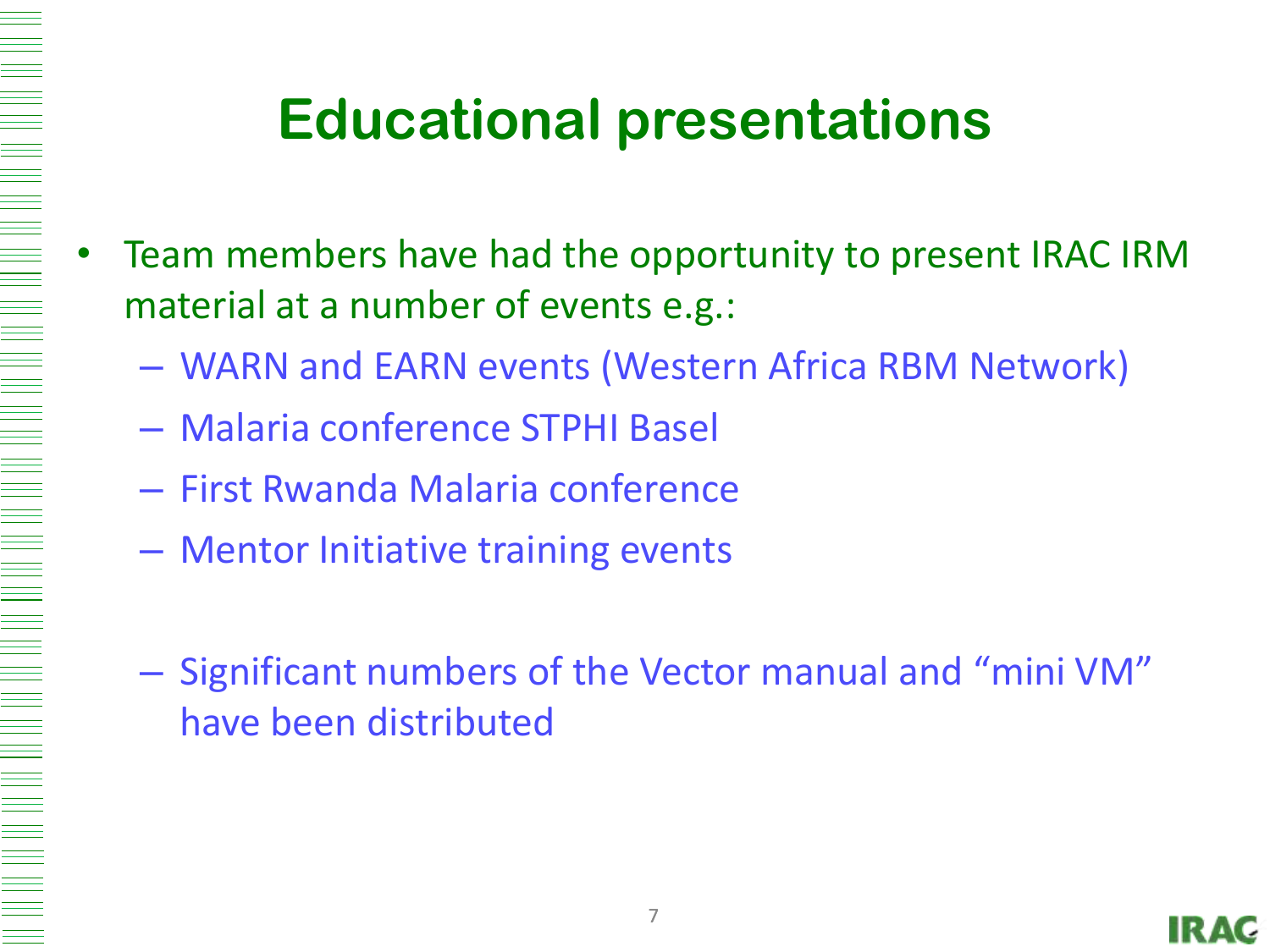# 

# **Educational material**

- Apart from the French mini-VM, a number of initiatives have been started:
	- Update educational posters
	- Convert mini-VM into a presentation format
	- Website pest profiles
	- Writing a review of IRM in VC for publication
- Several IRAC PH team members contributed to the WHO's "Global Plan for Insecticide Resistance Management in Malaria Vectors". Which was published in 2012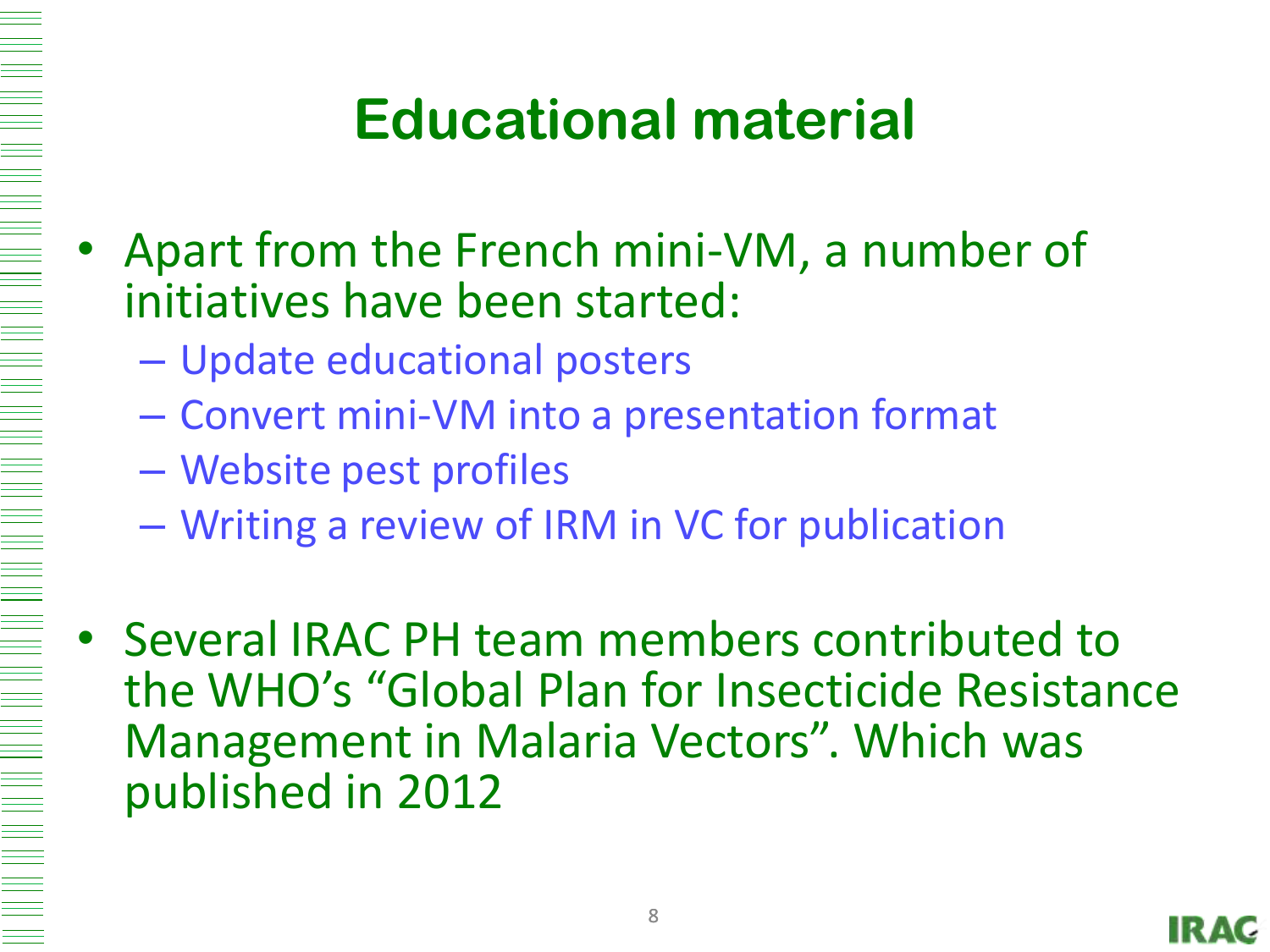# **Challenges**

- Difficulties finding times for teleconferences when majority of team can join
- Work pressures squeezing IRAC activities
- Many "opinions" on IRM from wider PH community



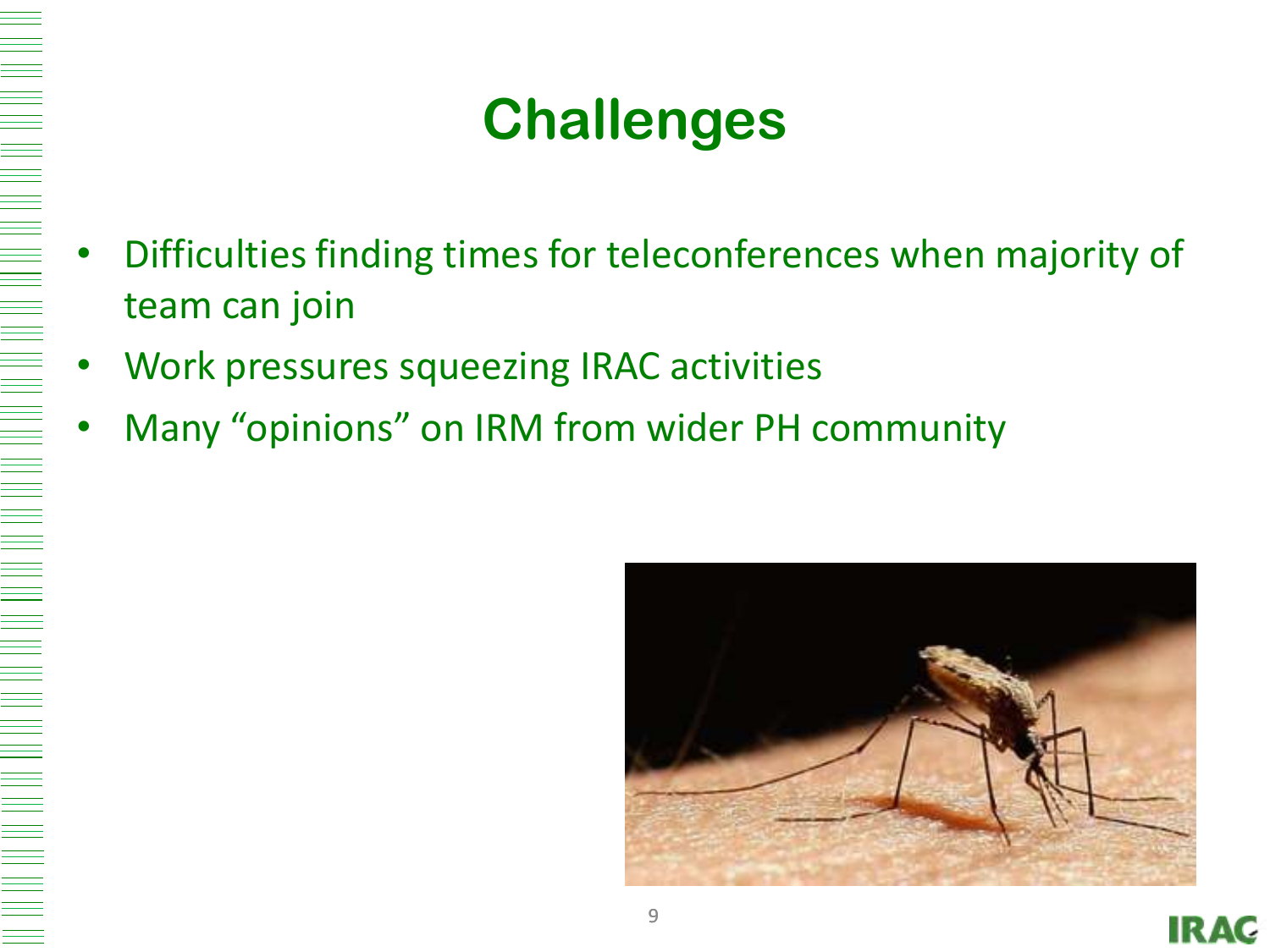# **Objectives 2012**

| <b>Goals</b>                                                                                                                                                                  | <b>Objectives</b>                                                                                                                                                                                                                                                                                                                                                                                                                                                                                                                                                                                                                                                                                                                                                                                                                                                           | <b>Timeline</b> |
|-------------------------------------------------------------------------------------------------------------------------------------------------------------------------------|-----------------------------------------------------------------------------------------------------------------------------------------------------------------------------------------------------------------------------------------------------------------------------------------------------------------------------------------------------------------------------------------------------------------------------------------------------------------------------------------------------------------------------------------------------------------------------------------------------------------------------------------------------------------------------------------------------------------------------------------------------------------------------------------------------------------------------------------------------------------------------|-----------------|
| Identify potential, new or<br>existing resistance issues. Set<br>up Team Working Groups or<br>Focal Points as necessary                                                       | Monitor and report to the Executive on any potential, new or existing national, regional or<br>$\bullet$<br>global resistance issues that could require action by IRAC e.g. Vectors and Hygiene Pests.<br>Research the issues and report to the Executive on a recommended plan of action including<br>the extent of the problem and whether and how it should be best tackled. Set up appropriate<br>PH Team WGs as deemed appropriate for the 2012/13 year.                                                                                                                                                                                                                                                                                                                                                                                                               |                 |
| Provide expert input into IRM<br>initiatives with identified<br>partners, interact with groups<br>working in the same field and<br>participate/organise relevant<br>meetings. | Set up a schedule of IRAC PH Team conference calls, meetings for 2012/13. Identify and invite<br>$\bullet$<br>relevant experts and observers from groups interested in Public Health IRM e.g. vectors,<br>hygiene pests (WHO, Gates Foundation, IVCC) to participate and ensure that IRAC as an<br>expert group provided input into relevant IRM initiatives.<br>Maintain, and build on, the role of Liaison Officers to report back to the Public Health Team<br>٠<br>on the activities of other groups active in the area<br>Coordinate activities more closely with CLI VCPT<br>$\bullet$<br>Participate in relevant meetings and provide input into the WHO IR project as required and<br>report back to the PH Team and the IRAC Executive.<br>Organise workshop with third parties to update team on latest status of insecticide resistance<br>in Anopheline vectors |                 |
| Formulate the IRAC position on<br>ongoing questions and issues<br>as these arise                                                                                              | Formulate position on mosquito larvicides<br>$\bullet$<br>Consider insecticide resistance risk assessment approach for VC interventions Formulate<br>٠<br>position on the use of mixtures in VC                                                                                                                                                                                                                                                                                                                                                                                                                                                                                                                                                                                                                                                                             |                 |
| Preparation of Public Health<br>communication material                                                                                                                        | Update posters, with particular emphasis on hygiene pests<br>$\bullet$<br>Production of educational presentations, based on VM, that can be used by third parties<br>٠<br>Production of poster on IRM in mosquito larvicides                                                                                                                                                                                                                                                                                                                                                                                                                                                                                                                                                                                                                                                |                 |